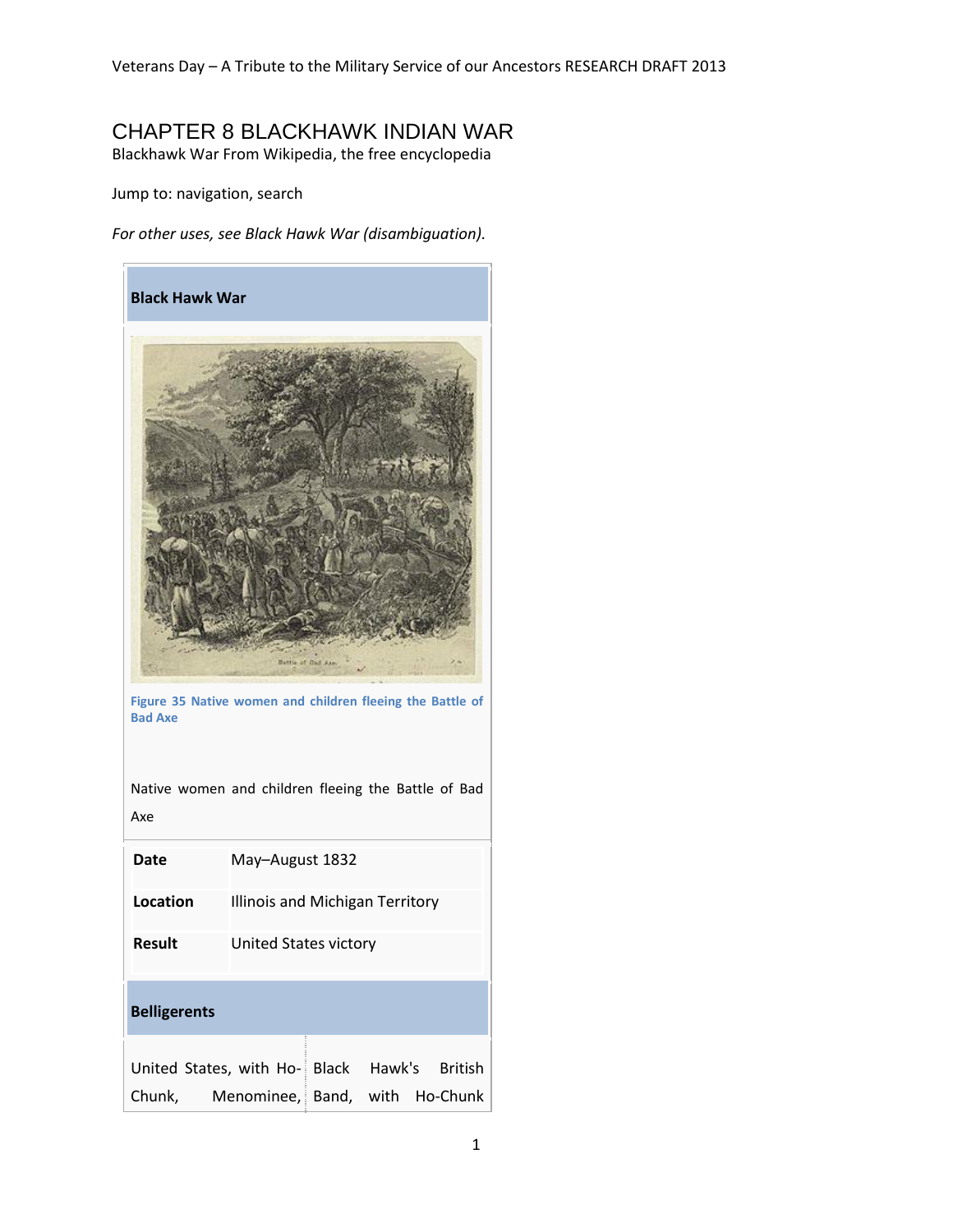| Dakota,<br>Potawatomi allies                                                     | and and Potawatomi allies                                                |  |  |  |  |
|----------------------------------------------------------------------------------|--------------------------------------------------------------------------|--|--|--|--|
| <b>Commanders and leaders</b>                                                    |                                                                          |  |  |  |  |
| Henry Atkinson, Black<br>Henry<br>Isaiah Stillman                                | Hawk,<br>Dodge, Neapope,<br>Wabokieshiek                                 |  |  |  |  |
| <b>Strength</b>                                                                  |                                                                          |  |  |  |  |
| 6,000+ militiamen<br>630 Army regulars 500<br>$700+$<br>Americans <sup>[1]</sup> | warriors<br>Native 600 non-combatants                                    |  |  |  |  |
| <b>Casualties and losses</b>                                                     |                                                                          |  |  |  |  |
| 77 killed (including non-<br>combatants) <sup>[2]</sup>                          | killed<br>450-600<br>(including<br>non-<br>combatants) <sup>[2][3]</sup> |  |  |  |  |
| [show] $\mathsf{v}\cdot\mathsf{d}\cdot\mathsf{e}$                                |                                                                          |  |  |  |  |
| <b>Black Hawk War of 1832</b>                                                    |                                                                          |  |  |  |  |

The **Black Hawk War, 1831-1832** was a conflict between the United States and Native Americans headed by Black Hawk, a Sauk leader. The war erupted soon after Black Hawk and a group of Sauks, Meskwakis, and Kickapoos known as the "British Band" crossed the Mississippi River into the U.S. state of Illinois in April 1832. Black Hawk's motives were ambiguous, but he was apparently hoping to avoid bloodshed while resettling on land that had been ceded to the United States in a disputed 1804 treaty.

American officials, convinced that the British Band was hostile, mobilized a frontier army. With few U.S. Army soldiers in the region, most American troops were part-time, poorly trained militiamen. Hostilities began on May 14, 1832, when the militia opened fire on a delegation from the British Band. Black Hawk responded by attacking the militia force, soundly thrashing them at the Battle of Stillman's Run. He led his band to a secure location in what is now southern Wisconsin. As American forces pursued Black Hawk's band, Native Americans conducted raids against American forts and settlements. Some Ho-Chunk and Potawatomi warriors with grievances against Americans took part in these raids, although most members of those tribes tried to avoid the conflict. The Menominee and Dakota tribes, already at odds with the Sauks and Meskwakis, supported the Americans.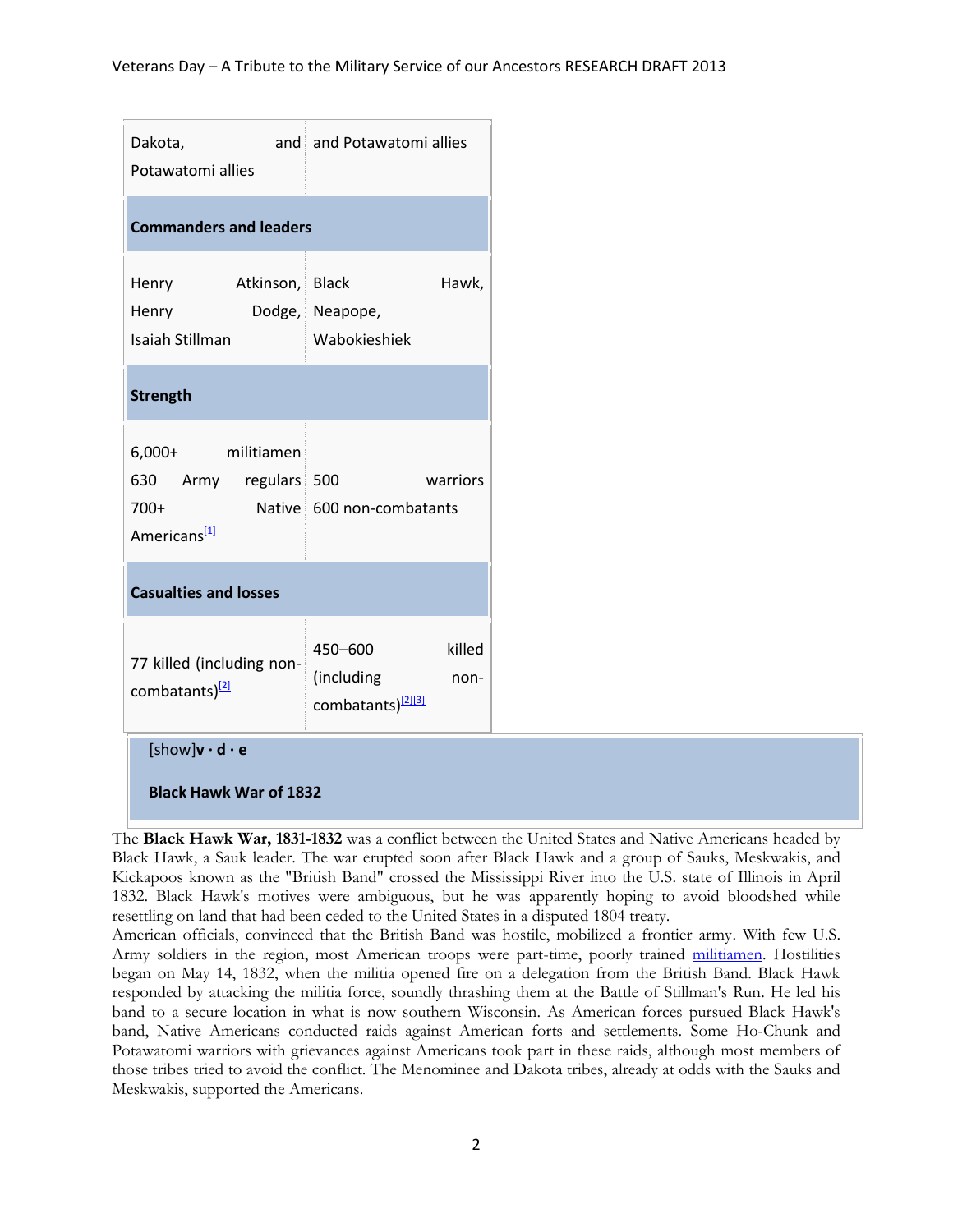### Veterans Day – A Tribute to the Military Service of our Ancestors RESEARCH DRAFT 2013

Commanded by General Henry Atkinson, the US troops tried to track down the British Band. Militia under Colonel Henry Dodge caught up with the British Band on July 21 and defeated them at the Battle of Wisconsin Heights. Black Hawk's band, weakened by hunger, death, and desertion, retreated towards the Mississippi. On August 2, American soldiers attacked the remnants of the British Band at the Battle of Bad Axe, killing or capturing most of them. Black Hawk and other leaders escaped, but later surrendered and were imprisoned for a year.

The Black Hawk War is now often remembered as the conflict that gave young Abraham Lincoln his brief military service. Other notable American participants included Winfield Scott, Zachary Taylor, and Jefferson Davis. The war gave impetus to the US policy of Indian removal, in which Native American tribes were pressured to sell their lands and move west of the Mississippi River.

http://en.wikipedia.org/wiki/Black\_Hawk\_War



### **Figure 36 Black Hawk War**

http://webs.rps205.com/departments/TAH/images/AE279659B21448328B1CBF895D110A75.JPG

## • WHITE COUNTY ILLINOIS **BLACKHAWK WAR SOLDIERS**

## NAME RANK COMPANY PLACE OF ENROLLMENT REGIMENT BRIGADPIERCE, HOSEA COL WHITE CO 3 2 PIERCE, JAMES PVT D POWELL WHITE CO 3 2 PIERCE, MOSES PVT D POWELL WHITE CO 3 2

One of the Black Hawk War's most famous and well publicized events was a peripheral event not directly connected to the war or Black Hawk and his "British Band." The Indian Creek massacre occurred two days after the incident in Buffalo, following a dispute between a local settler and a Potawatomi warrior over the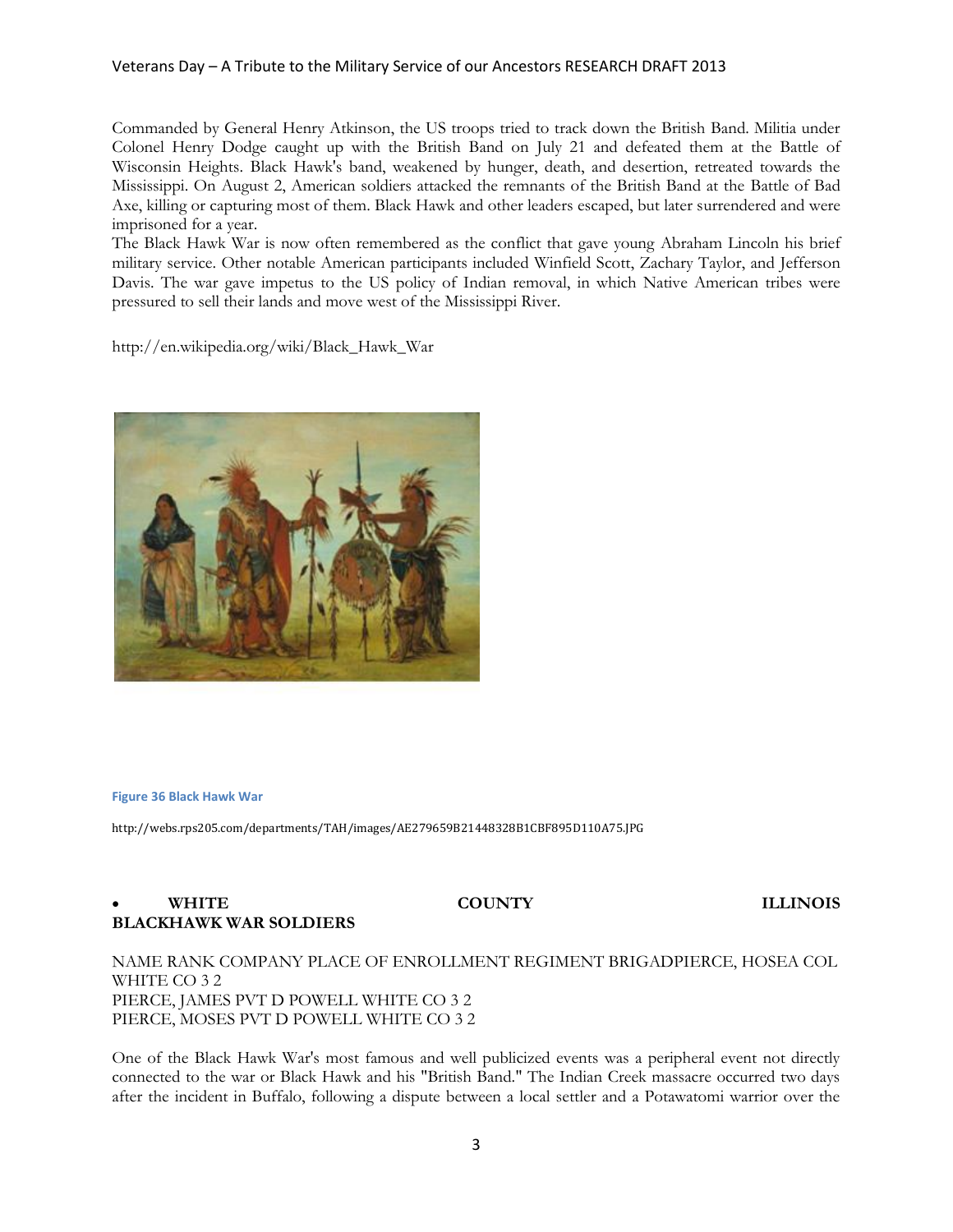### Veterans Day – A Tribute to the Military Service of our Ancestors RESEARCH DRAFT 2013

damming of nearby Indian Creek. The young warrior, named Keewasee, recruited a group of warriors and attacked the William Davis settlement on the banks of the creek. The attack resulted in the murders of 15 men, women and children, most of whom were unarmed; though it is possible Davis may have killed one assailant before being felled himself. The victims were scalped and mutilated. In addition, two teenage girls were kidnapped and held until they were ransomed two weeks later and released at Fort Blue Mounds. Events surrounding the release of the girls would lead to two attacks at the fort in June.

The incident at Indian Creek triggered panic among the white population, and many settlers fled to the safety of local forts. The Illinois Militia used the massacre to boost recruiting in Illinois and Kentucky. The same day as the massacre at Indian Creek, a settlement on the Plum River was raided by Sauk or Fox warriors. Though the encounter was bloodless, it was one of many incidents that contributed to the atmosphere of fear.

## Brief Background Info on Col. **Hosea Pearce**, b. 1798

- 20 Oct 2008 , Vero Beach, FL
- Transcribed from "History of Illinois and Her People" pg. 244, covering White County, Illinois:

 Hosea Pearce was a Col. in the Black Hawk War and also served as the Sheriff of White County for six year, from 1830-36. Following is text: "One of the oldest and most prominent families of White County is that of Pearce. The pioneer of the family in Illinois was Hosea Pearce, who came from Tennessee and settled in White County (Ill.) in 1817. He was born in North Carolina, April 16, 1798, son of James and Betsey (Gomar) Pearce, the former a native of NC and the latter of MD. The grandparents of Hosea Pearce were James and Jemima Pearce. Hosea Pearce was not only a very early settler but a founder and builder of White County. He was one of the founders of Herald's Prairie Church of the Old School Baptist denomination...(he) in 1830 was elected sheriff of the county and filled that office six years...(he) served as a Colonel during the Black Hawk Indian War, and with his regiment participated in the Battle of Bad Axe. The life of this splendid pioneer came to a close July 5, 1857. Hosea Pearce in 1818 married Nance O'Neal, daughter of Hezekiah and Silvia (Moore) O'Neal, who also came from NC." Several of Hosea's grandchildren went on to become lawyers, judges and politicians, including Prince Albert Pearce.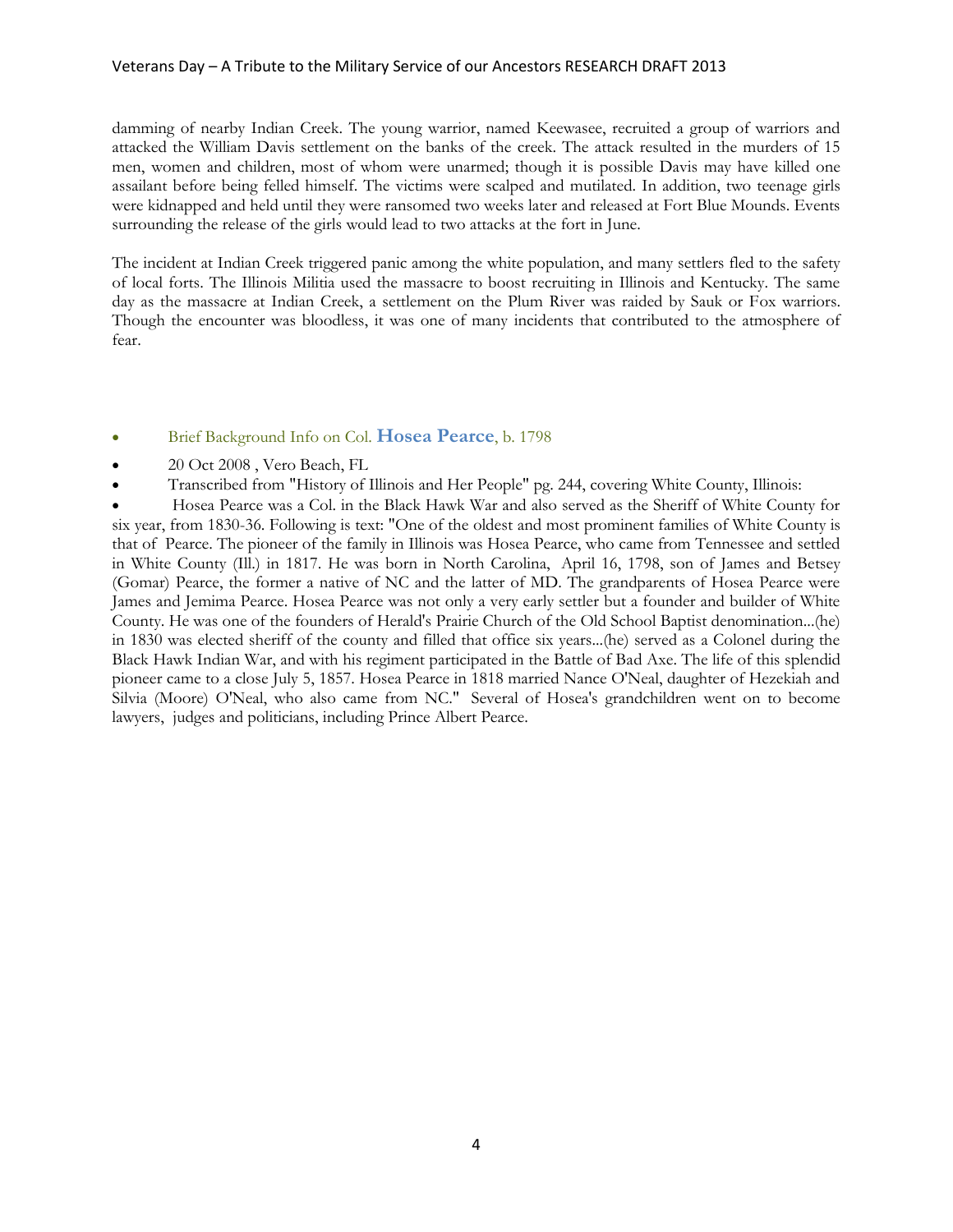## **General John Tipton**

Tipton was born in what is now [Sevier County, Tennessee.](http://en.wikipedia.org/wiki/Sevier_County,_Tennessee) His father was killed by Native [Americans.](http://en.wikipedia.org/wiki/Native_Americans_in_the_United_States) His great uncle, also named John, was a prominent man in the area. When he was an infant, his uncle's house was besieged by supporters of an attempt to create the 14th state in Northeastern Tennessee called the [State of Franklin.](http://en.wikipedia.org/wiki/State_of_Franklin)

At the age of 17, Tipton moved to [Harrison County,](http://en.wikipedia.org/wiki/Harrison_County,_Indiana) [Indiana.](http://en.wikipedia.org/wiki/Indiana) In 1806 he married Martha Shields.<sup>[\[1\]](http://en.wikipedia.org/wiki/John_Tipton#cite_note-0)</sup> He became a farmer. Fighting various [Native American](http://en.wikipedia.org/wiki/Native_Americans_in_the_United_States) tribes, he commanded a militia unit of the [Yellow Jackets](http://en.wikipedia.org/wiki/Yellow_Jackets_(Indiana)) in the [Battle of Tippecanoe](http://en.wikipedia.org/wiki/Battle_of_Tippecanoe) campaign in 1811, and served as Major in command of two companies of [Indiana Rangers](http://en.wikipedia.org/wiki/Indiana_Rangers) at [Fort Vallonia](http://en.wikipedia.org/wiki/Fort_Vallonia) during the War of [1812.](http://en.wikipedia.org/wiki/War_of_1812)<sup>[\[2\]](http://en.wikipedia.org/wiki/John_Tipton#cite_note-1)</sup> When peace was declared, Tipton was promoted to Brigadier-General.<sup>[\[3\]](http://en.wikipedia.org/wiki/John_Tipton#cite_note-2)</sup>

Tipton's marriage eventually fell apart and he was divorced in  $1816$ .<sup>[\[4\]](http://en.wikipedia.org/wiki/John_Tipton#cite_note-3)</sup> He eventually entered politics. He served as a member of the Indiana State House of Representatives from 1819 to 1823. During this time, he founded the town of [Columbus, Indiana](http://en.wikipedia.org/wiki/Columbus,_Indiana) originally known as Tiptonia, he participated in commissions to establish a new state capital for Indiana and to set the boundaries between Indiana and [Illinois.](http://en.wikipedia.org/wiki/Illinois) In 1823, he became the United States Indian agent for the [Potawatomi](http://en.wikipedia.org/wiki/Potawatomi) and [Miami](http://en.wikipedia.org/wiki/Miami_tribe) tribes. Also a captain in the militia, Tipton was responsible for rounding up the uncooperative Potawatomi and forcibly moving them to [Kansas](http://en.wikipedia.org/wiki/Kansas) in what became known as the [Potawatomi Trail of Death.](http://en.wikipedia.org/wiki/Potawatomi_Trail_of_Death) In 1825, he married again, this time he married Matilda Spencer, the daughter of [Captain Spier Spencer](http://en.wikipedia.org/wiki/Spier_Spencer) who died at the Battle of Tippecanoe in 1811.<sup>[\[5\]](http://en.wikipedia.org/wiki/John_Tipton#cite_note-4)</sup>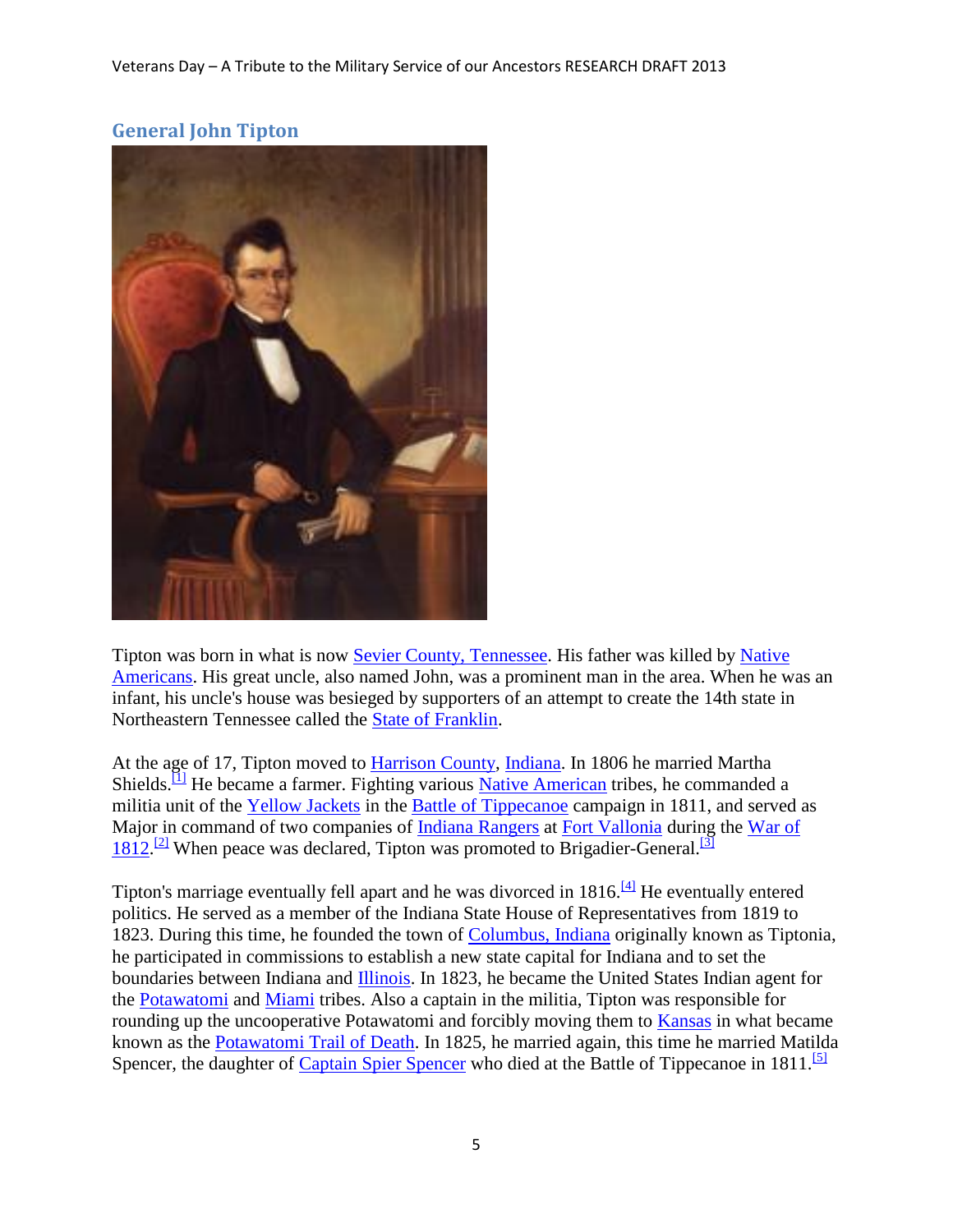In 1831, Tipton was elected by the state legislature to a seat in the [United States Senate](http://en.wikipedia.org/wiki/United_States_Senate) from Indiana to fill the unexpired term of [James Noble](http://en.wikipedia.org/wiki/James_Noble_(senator)) who had died. He was reelected to a full term in 1832. He was a member of the [United States Democratic Party](http://en.wikipedia.org/wiki/United_States_Democratic_Party) and a strong supporter of [Andrew Jackson.](http://en.wikipedia.org/wiki/Andrew_Jackson) He served as chairman of the committees on roads and canals and Native American affairs from 1837 to 1839. In 1838, at the behest of Governor [David Wallace,](http://en.wikipedia.org/wiki/David_Wallace_(governor)) Tipton organized the forced [removal](http://en.wikipedia.org/wiki/Indian_removal) of 859 [Potawatomi](http://en.wikipedia.org/wiki/Potawatomi) from the vicinity of [Plymouth](http://en.wikipedia.org/wiki/Plymouth,_Indiana) and started them on the two-month-long ["Trail of Death"](http://en.wikipedia.org/wiki/Potawatomi_Trail_of_Death) to [Kansas,](http://en.wikipedia.org/wiki/Kansas) which resulted in the deaths of more than 40 of them. [http://en.wikipedia.org/wiki/John\\_Tipton](http://en.wikipedia.org/wiki/John_Tipton)

# TIPTON, John, (1786 - 1839)

**Senate Years of Service:** 1832-1839 **Party:** Jacksonian; Democrat



*Indiana Historical Society*

TIPTON, John, a Senator from Indiana; born near Sevierville, Sevier County, Tenn., August 14, 1786; received a limited schooling; moved to Harrison County, Ind., in 1807 and engaged in agricultural pursuits; served with the "Yellow Jackets" in the Tippecanoe campaign and subsequently attained the rank of brigadier general of militia; sheriff of Harrison County, Ind., 1816- 1819; member, State house of representatives 1819-1823; one of the commissioners to select a site for a new capital for Indiana in 1820; commissioner to determine the boundary line between Indiana and Illinois 1821; appointed United States Indian agent for the Pottawatamie and Miami tribes 1823; laid out the city of Logansport, Ind., in 1828; elected as a Jacksonian (later Democrat) to the United States Senate on December 9, 1831, to fill the vacancy caused by the death of James Noble; reelected in 1832 and served

from January 3, 1832, to March 3, 1839; due to poor health declined to be a candidate for reelection in 1838; chairman, Committee on Roads and Canals (Twenty-fifth Congress), Committee on Indian Affairs (Twenty-fifth Congress); died in Logansport, Cass County, Ind., on April 5, 1839; interment in Mount Hope Cemetery.

## **Bibliography**

*American National Biography*; *Dictionary of American Biography*; Blackburn, Glen A. "The Papers of John Tipton." Ph.D. dissertation, Indiana University, 1928; Robertson, Nellie and Dorothy Riker, eds. *The John Tipton Papers*. 3 vols. Indianapolis: Indiana Historical Bureau, 1942.

General John Tipton (1786 - 1838)

[Jonathon Hall Tipton \(1816 -](http://trees.ancestry.com/tree/4253511/person/-1552045925) 1894)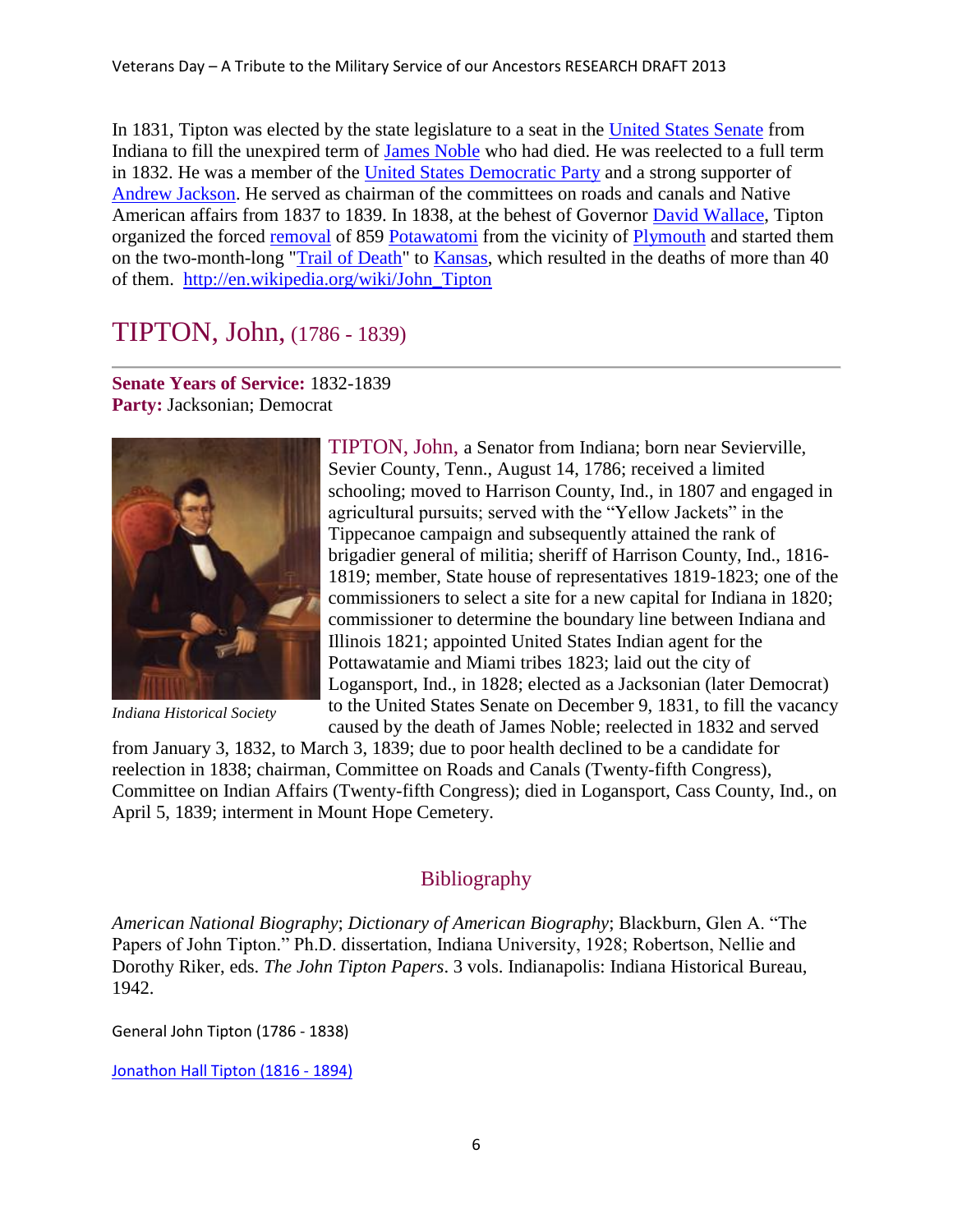son of General John Tipton

[John Worrall Tipton \(1852 -](http://trees.ancestry.com/tree/4253511/person/-1552643038) 1910)

son of Jonathon Hall Tipton

[Lucy B Tipton \(1885](http://trees.ancestry.com/tree/4253511/person/-1631082605) - 1910)

daughter of John Worrall Tipton

[Ida Mae Tipton \(1907 -](http://trees.ancestry.com/tree/4253511/person/-1631096657) 1984)

daughter of Lucy B Tipton

[Ernest Lenard Hall](http://trees.ancestry.com/tree/4253511/person/-1631096659)

**Figure 37 General John Tipton**

 from http://familytreemaker.genealogy.com/users/w/e/s/Darrell-K-Wesley/GENE2-0001.html

## Notes for JOHN ELDER:

The oldest son of Judge Samuel and Nancy Margaret Elder. He and his wife ived on a farm east of Eldorado, Illinois until old age forced retirement.

"John Elder enlisted May 15, 1832 to fight the Indians under "Black Hawk." He was in Capt. John Bays' Co., Gallatin County and was furloughed Aug. 9, 1832. All enlisted from May 15 to Aug. 12, 1832 were sent home three days before time for discharge -- mustered out Aug. 12, their pay was \$15.50 per month"

Edie Elder was left with her little son Frank, to carry on during the time her husband was gone. It is this devotion to duty, the stamina, and determination to do things, willingly, we find before us is the reason we are proud we are of the Elder Clan.

John Elder (1810 - 1878)

## **is your 3rd great grandfather**

[Samuel Elder \(1836 -](http://trees.ancestry.com/tree/4253511/person/6054552771) 1897)

son of John Elder